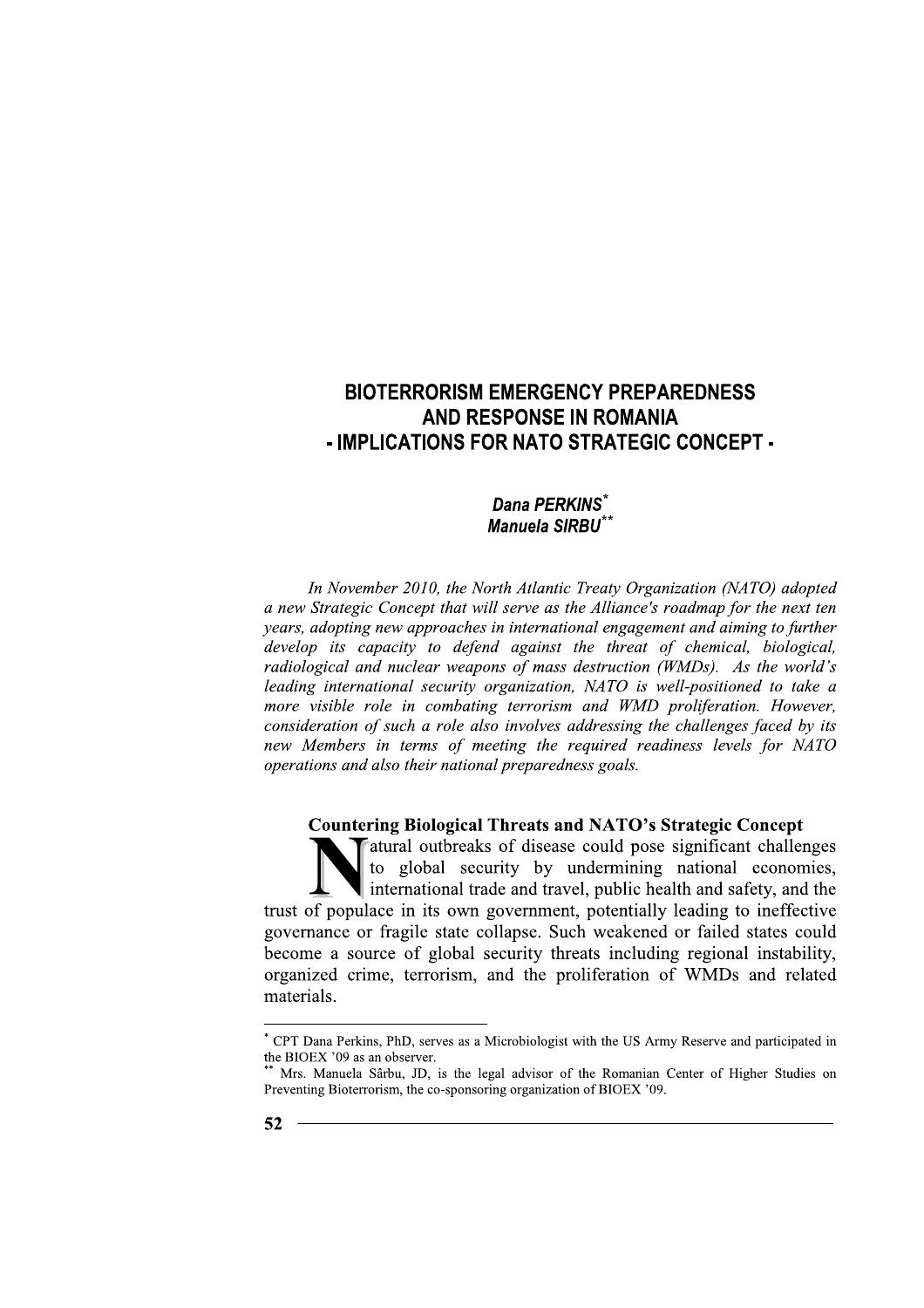The global biological threat environment is compounded by the possibility of rogue states and/or terrorists deliberately using biological agents as weapons of war. Any such use of a biological agent (whether overtly or covertly) is a low-probability event with potentially devastating consequences (from "mass effects" to "mass destruction") on public health or the environment (by requiring costly cleanup and denying use of land).

Not one country is fully prepared to respond effectively to a large scale bioterrorism event especially if it involves a contagious agent. National preparedness and the ability to rely on regional or global networks of support in case of needed surge in response capabilities are therefore critical factors to consider in consequence management planning.

In 2009, NATO started working on revising its strategic concept. The revision was an opportunity to define NATO's role in combating terrorism, not only in offering assistance post-event but also in positioning itself as a network for support and assistance in national preparedness planning, civilmilitary integration in emergency response, and empowering civil society to get involved in national security policy development, public education, promoting a culture of security awareness, and strengthening communities' resilience to terrorism. The Strategic Concept emphasizes the Alliance's goal to "enhance the capacity to detect and defend against international terrorism, including through enhanced analysis of the threat, more consultations with our partners, and the development of appropriate military capabilities, including to help train local forces to fight terrorism *themselves"*; however, the role of military and public preparedness in defense and deterrence against biological threats is somewhat overlooked. Deterrence, which is called "a core element" of NATO's overall strategy, is discussed in the Strategic Concept only in the context of nuclear and conventional capabilities. It remains to be seen whether the commitment to "ensure that the Alliance is at the front edge in assessing the security impact of emerging technologies" will be applied to dual-use biotechnologies which, as the Strategic Concept states (when referring to modern technology), may also have the potential to "increase the threat and potential impact of terrorist attacks".

Arguably, the most significant shift in NATO's strategy is a focus on prevention instead of response ("the best way to manage conflicts is to *prevent them from happening*") and international partnerships. It is in these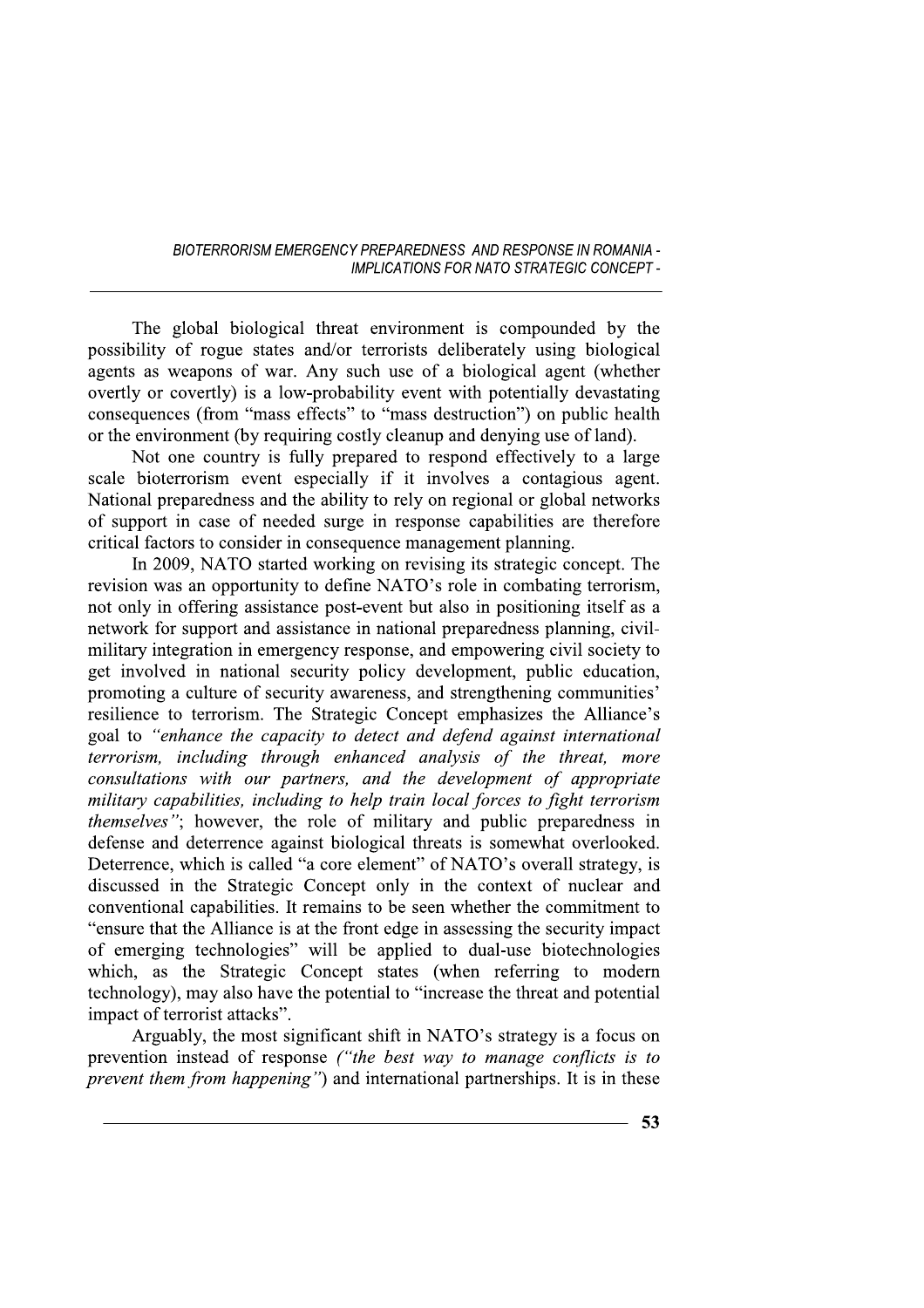two areas where countering biological threats could stand as a core and cross-cutting element of NATO's strategy. By addressing non-state threats in synergy with other relevant organizations and stakeholders, NATO could strengthen the array of mutually enforcing elements that comprise the global web of bioterrorism deterrence.

Some of the critical elements in this web of deterrence are: the Biological Weapons Convention (BWC), the United Nations Security Council Resolution 1540 (UNSCR 1540), and the World Health Organization (WHO). BWC and UNSCR 1540 are the most important norms against the proliferation of biological weapons and related materials and delivery systems. The World Health Organization (WHO) is combating infectious diseases whether caused by a deliberate release of pathogens or natural outbreaks; its Global Outbreak Alert and Response Network (GOARN) and 2005-revised International Health Regulations (IHRs) provide early warning, response capabilities, and international standards with regard to public health systems' capabilities needed to detect and respond to biological threats. While not specifically spelled out in the Strategic Concept, the BWC, UNSCR 1540 and the WHO IHRs offer the basis for enhanced UN-NATO cooperation and integration of civilianmilitary efforts in consequence management and counter-proliferation.

While at the national level, most if not all countries plan on utilizing military resources to assist civilian authorities in emergency planning and response, there is not one international organization to facilitate and strengthen the civil-military cooperation by energizing international partnerships and sharing lessons learned from real or simulated events involving joint civil-military response. Thus NATO, as a political-military organization could effectively act to fill this gap and provide complementary means or niche capabilities to widen and strengthen the web of prevention and international response capabilities supporting both NATO collective-defense and its crisis management operations.

A lot of progress has been made already by integrating the counterterrorism and counter-WMD areas into the Alliance's engagement (e.g. per Military Concept for Defence against Terrorism adopted at the Prague summit in 2002); its activities for Civil Emergency Planning (CEP); the establishment of the WMD Centre at NATO Headquarters in May 2000 (to improve coordination and strengthen consultations on non-proliferation,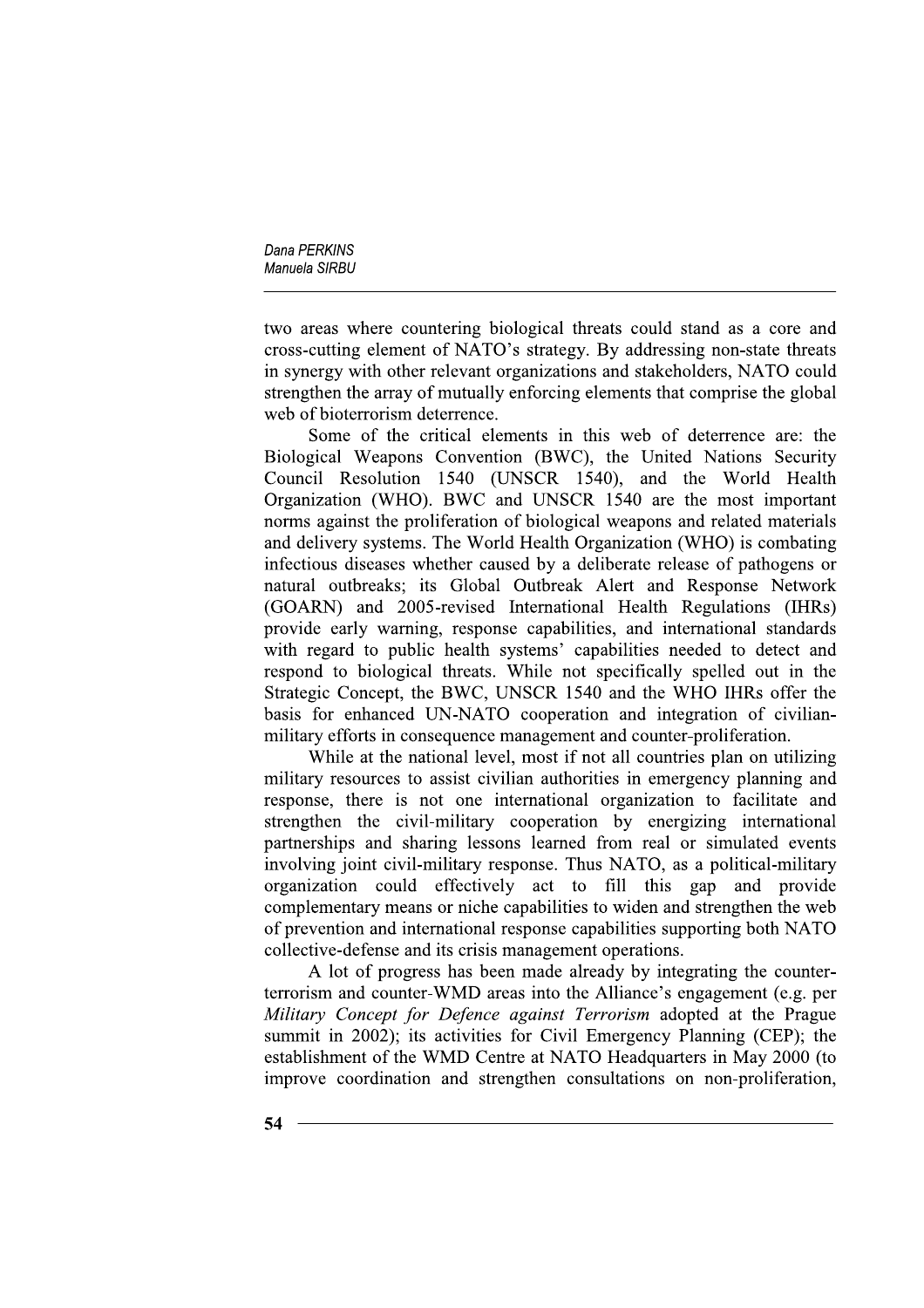arms control, and disarmament issues); and the Comprehensive Political Guidance- endorsed by Allied leaders in 2006. However, addressing biological threats (whether natural, accidental, or deliberate) require a customized strategy and not one that conflates them with chemical, radiological, and nuclear threats.

The *World at Risk* report released in 2008 by the US bipartisan Commission on the Prevention of WMD Proliferation and Terrorism, predicted that it's more likely than not that a WMD terrorist attack will occur somewhere in the world by 2013 and the likelihood of a biological attack is higher than that of a nuclear attack.

The WMD Commission's recommendations, especially the one asking the US to enhance the nation's capabilities for rapid response to prevent mass casualties due to biological attacks, should also prompt NATO Members and Partners to ask how prepared is the Alliance to respond to a bioterrorist attack and if there areas that should be further analyzed to ensure that their capabilities meet the needs of mitigating the risk and executing consequence management operations.

Last but not least, the inherent features of a biological incident (including the difficulties associated with attribution) should also prompt a dialogue that addresses the potential limitations and/or obligations of NATO Article 5 in this new global threat environment as well as the consideration of the UN Secretary General's Mechanism for Investigation of Alleged Use of Chemical and Biological Weapons on NATO's approaches to counterterrorism and WMDs.

A parallel could be drawn between the BWC transformation during the past five years and NATO's possible aspirations for its new Strategic Concept. BWC Member States overcame their divide after the failure of the negotiations on the verification protocol, by implementing an inter-sessional process aiming not to reach binding agreements but common understandings and possible solutions to issues of concern to all (e.g. biosafety/biosecurity, codes of conduct in life sciences, disease surveillance and response). In addition, there is a strong undercurrent in the BWC forum to leverage synergies between BWC and the activities in other areas and/or other bilateral or multilateral obligations that lie at the nexus of public health, science, and security. Such synergies in implementation and compliance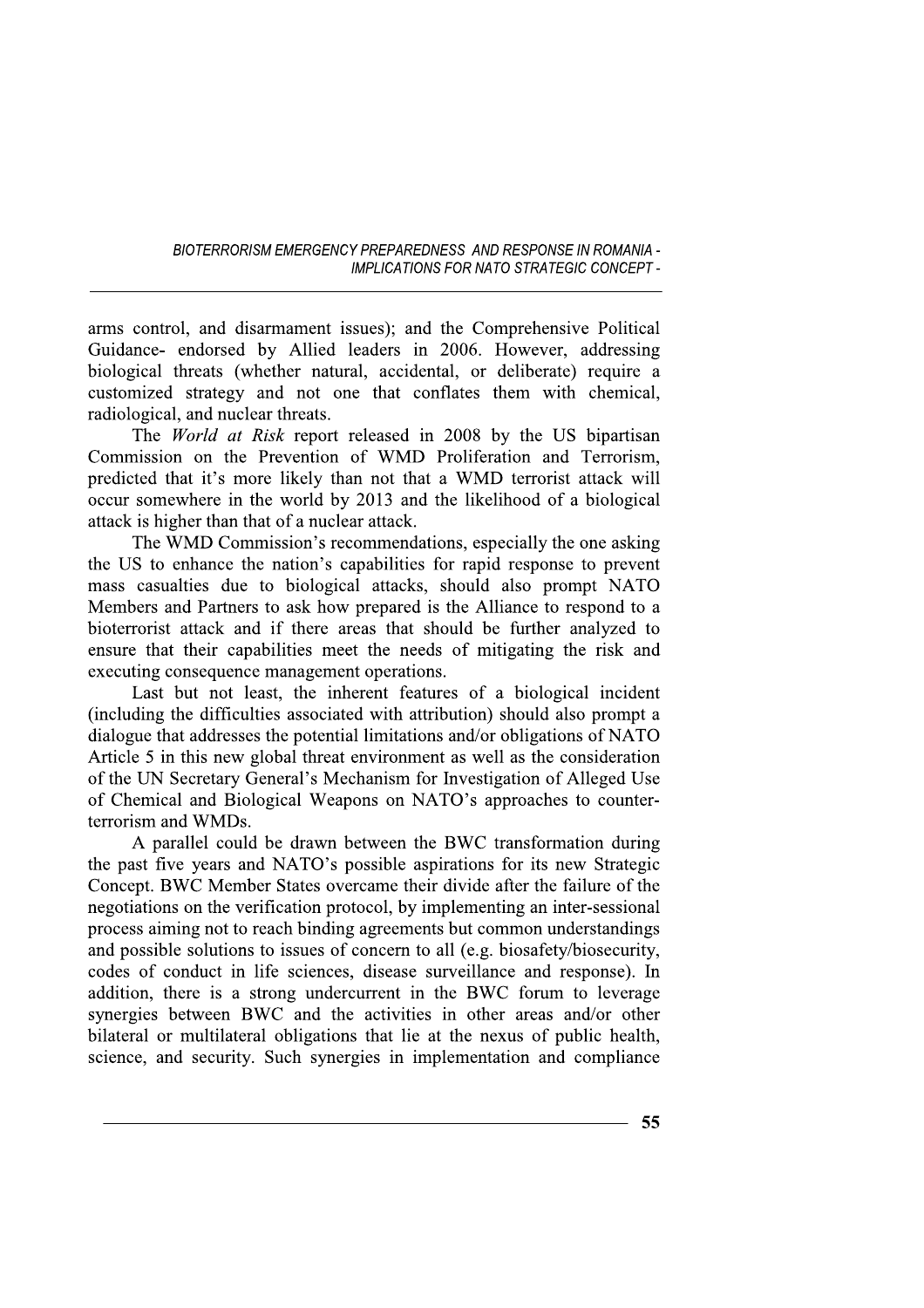have been discussed in the BWC inter-sessional process and other fora in relation to the WHO IHRs and UNSCR 1540 implementation.

Similarly, the implementation of NATO's new Strategic Concept could also offer the opportunity to refocus the alliance on the current strategic environment and its security challenges (including those related to biosecurity), assessing existing capabilities to counter biological threats, identifying areas of improvement, facilitating cooperative activities to increase its members and partners' emergency planning and response capabilities, and ongoing assessment of life sciences and technology developments that may pose emerging security threats. These are issues of concern to all Members and Partners and they go beyond the geopolitical consideration that sometime impede reaching consensus for action.

In addition, NATO's Science for Peace and Security Programme which offers grants to scientists in NATO, Partner and Mediterranean Dialogue countries to collaborate on priority research areas, should also assess how research in the life sciences might inadvertently or intentionally facilitate the development of biological or chemical weapons, and promote a vigorous campaign aimed at building a culture of responsibility and awareness of dual-use research of concern in the life sciences community.

There is an ongoing trend in international biological nonproliferation activities to build a more effective and stable bridge between traditional "hard" security assistance and the "soft" security assistance that might be provided in support of specific nonproliferation initiatives' objectives. Moreover, the current global threats cannot be addressed by a pure military solution neither could the civil authorities address them effectively without leveraging the military resources.

The "one-size-fits-all" approach is losing ground in favor of a more flexible model that recognizes, for instance, the extreme differences between implementing security measures in regions as diverse as Europe. Latin America, Asia, Middle East, or Africa. The military and political tools that NATO has in its arsenal could contribute to strengthening the national biosecurity measures as they refer to the overall "readiness" of national public health systems to deal with natural outbreaks because they also constitute the requisite capacity necessary to prevent the proliferation of biological WMD.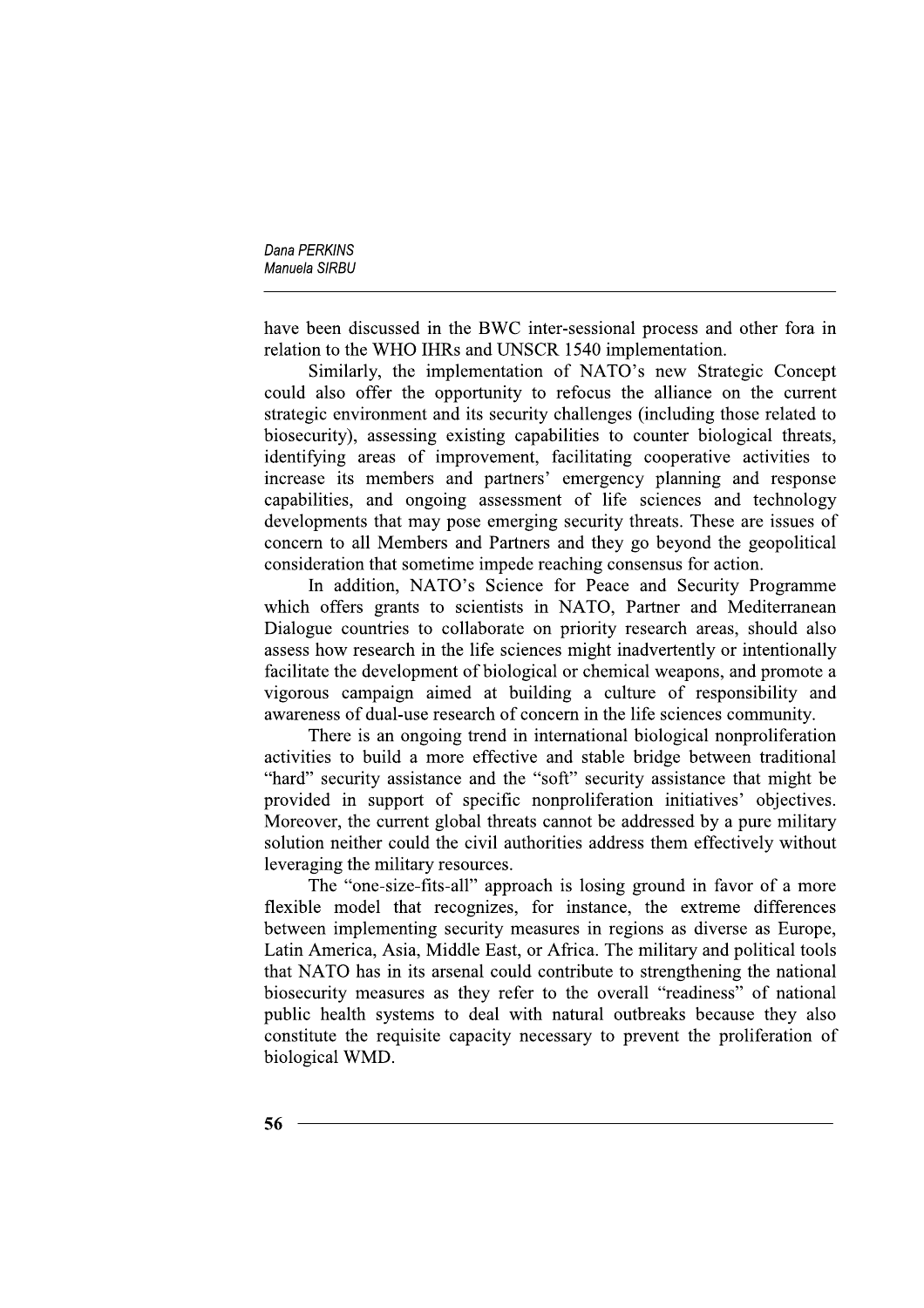#### The Romanian Framework for Countering Biological Threats

Romania is actively involved in promoting of regional and international initiatives and cooperation aimed at preventing terrorism and the proliferation of weapons of mass destruction and their means of delivery.

Romania signed the Geneva Convention on 17 June 1925 and ratified it on 23 August 1929 with two reservations (which were withdrawn in 1991). Romania is a State Party to BWC (1979) and a member of the Australia Group export control regime (1995). All international obligations undertaken by Romania as a BWC Member State are fully translated into domestic legislation, including the export control regulations and Penal Code. Romania participates in the BWC Meetings of Experts and Meetings of States Parties and in the annual Confidence Building Measures reporting.

The Inter-Ministerial Council for Export Control of Dual Use Goods and Technologies, the Inter-Departmental Group for Non-Proliferation, and the Inter-Ministerial Council for Counter-Terrorism are the relevant structures for Romania's non-proliferation activities, both at policy and technical levels. They also ensure Romania's implementation of UN Security Council Resolution 1540 (2004).

The governmental institutions which comprise the National System for Preventing and Combating Terrorism (established in 2004) have memoranda of agreement in place to delineate their responsibilities and the framework of collective action.

Of note, an agreement was signed in 2008 between the Ministry of Administration and Interior, Ministry of Health, Ministry of Environment, the National Sanitary Veterinary and Food Safety Authority, and the National Authority for Consumers Protection, to establish a Biological Emergency Support Team (BEST). BEST consists of technical experts from the participating agencies and their role is to offer, upon request, scientific advice and guidance on consequence management operations to the Incident Commander as well as facilitating the information exchange between agencies. In accordance to the signed agreement, the agencies also agree to exchange of information on best practices and specific scientific methods and technological approaches to biological incident investigations, sharing relevant domestic and international statistical data, and participation in common training activities (workshops, conferences, exercises, etc).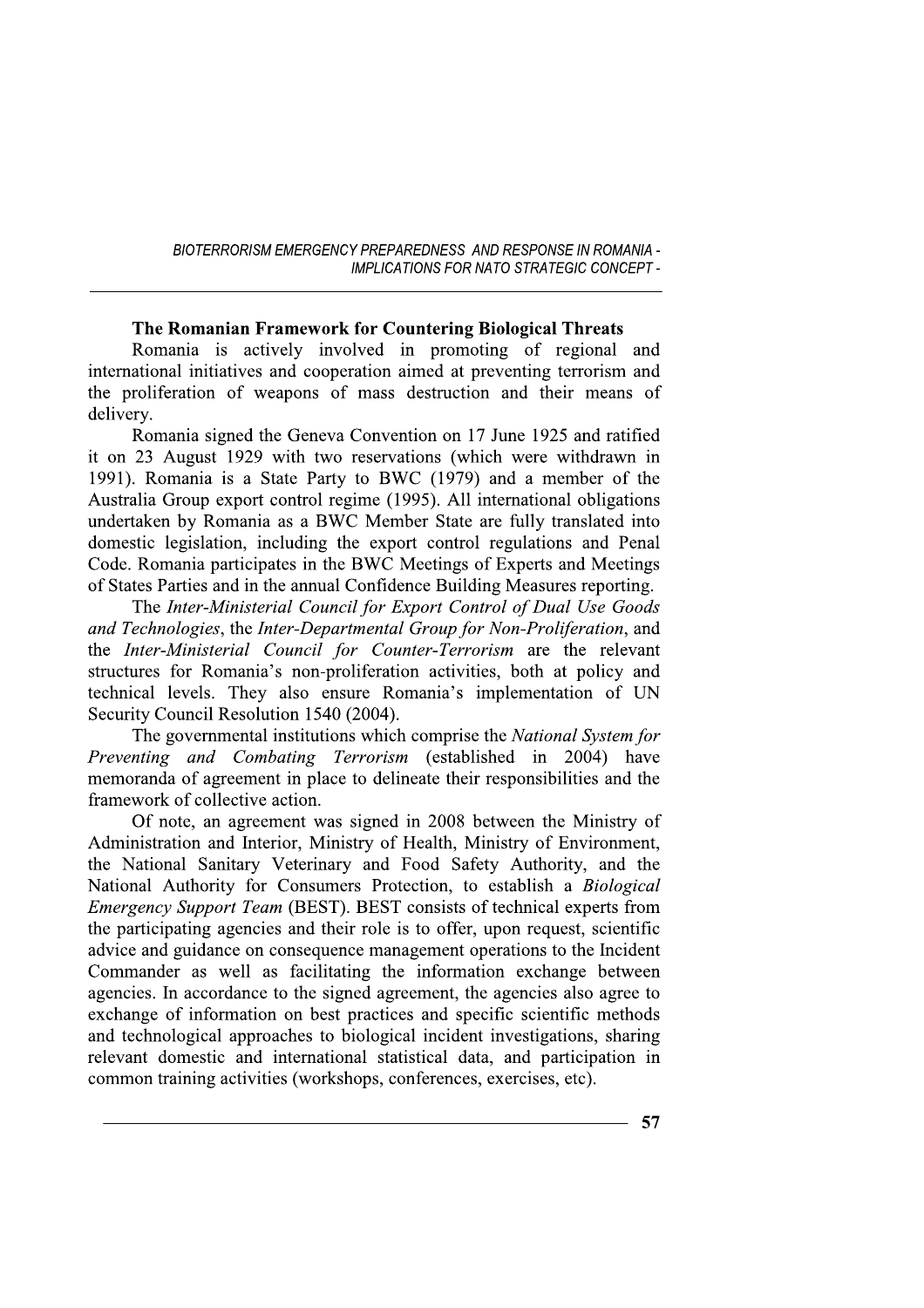Within the National System for Preventing and Combating Terrorism, the Romanian Intelligence Service (SRI) has the legal responsibility for preventing and combating bioterrorism (Public Law 335 of 25 November  $2004$ ).

In November 2001, the SRI established the Department for Liaison with Public Authorities and Non-Governmental Organizations (DLAPON), in order to promote a dialogue, education, and public outreach on national security objectives.

Recognizing the role of civil society in national security, the SRI established the Center for Information on Security Culture (CICS) on 30 September 2003, to actively pursue partnerships with non-governmental organizations and public engagement. One of the Center's initiatives (a partnership between SRI, EURISC Foundation, NATO House and the All@ Student Team) is the Campaign for the promotion of security culture among the youth, suggestively entitled "Terrorism ... near us". The campaign is intended to promote threat awareness and build a culture of responsibility in academic institutions.

In 2008, CICS established a partnership with the Center of Higher Studies on Preventing Bioterrorism Center (a Romanian non-governmental organization) in order to enhance the society's preparedness and resilience against biological threats and pursue scientific research topics in the area of preventing bioterrorism.

In collaboration with the Romanian Government (SRI, Ministry of Foreign Affairs, Ministry of Administration and Interior, Ministry of Education, Ministry of Health, and the Ministry of Agriculture), the Center of Higher Studies on Preventing Bioterrorism has organized in Bucharest, in 2004, 2005, and 2007, a series of international conferences and forums addressing the challenges of bioterrorism.

This series of events were also attended by national representatives (of Austria, Bulgaria, the Czech Republic, France, Georgia, Italy, Norway, Poland, the Republic of Moldova, Russia, USA, Serbia, Turkey, and Hungary), inter-governmental organizations [such as NATO, UN Office of Disarmament Affairs, UN Interregional Crime and Justice Research Institute, the Council of the European Union, Food and Agriculture Organization (FAO), WHO, World Customs Organization, World Organization for Animal health (OIE), Interpol, Europol, the European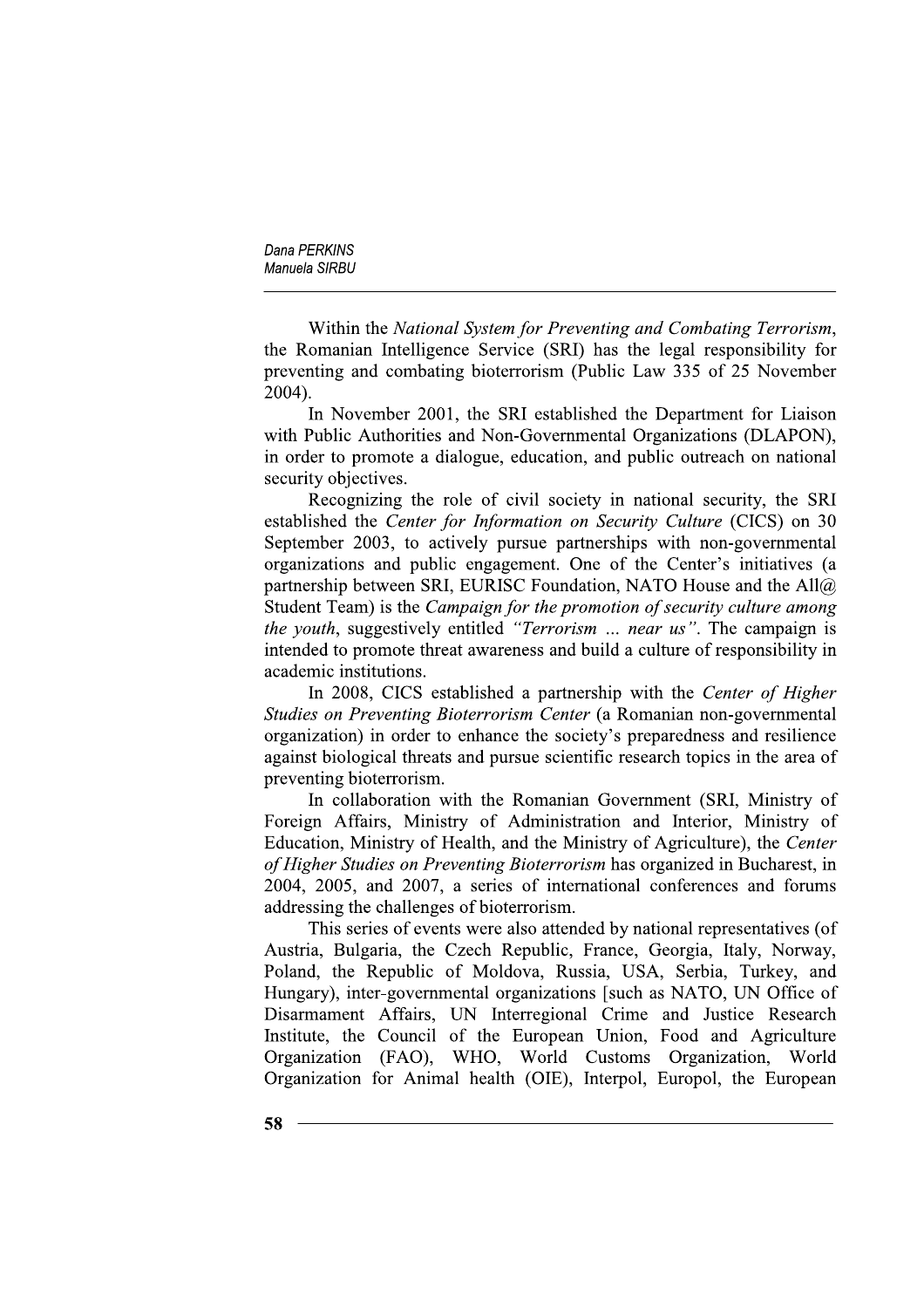Center for Disease Prevention and Control (ECDC), UN Office on Drugs and Crime (UNODC), and the Organization for Security and Cooperation in Europe (OSCE)] as well as other non-governmental organizations (such as the Sloan Foundation – New York, the US Defense Strategy Legislative Consortium, the Mc Arthur Foundation – USA).

The NATO-sponsored forum, organized in 2007 by the Center, on Identification of the methods of regional cooperation for ensuring the population's capacity of response and defense against bioterrorist attacks, emphasized that:

•The national authorities cannot successfully prevent or mitigate the consequences of bioterrorism without a strong and sustained support of the civil society and scientific research;

·National experience, cooperation, technical assistance, and information exchange are some of the critical factors to consider for countries' implementation of the resolutions of the European Union and all other legislative documents related to countering biological threats;

•An interdisciplinary approach is critical in mitigating the risk and consequences of terrorism:

•A regional and international approach is beneficial in consolidating resources and maximizing efforts in combating terrorism.

Of note, in 2010, the Center also established a partnership with the National Defense University "Carol I" to contribute to the development of a curriculum and specific courses on bioterrorism preparedness and response for the post-graduate education of enrolled civilian and military students.

The Romanian National Security Strategy (NSS) of 2001 acknowledged the increased complexity and diversity of issues which may impact national security (including biological and cyber terrorism) and it addressed both external threats and domestic vulnerabilities. The NSS emphasizes Romania's participation in cooperative security initiatives and collective defense missions as well as the importance of integration into NATO and EU structures to guarantee its integrity, independence, and sovereignty.

The Romanian Military Strategy emphasizes the main missions set by the NSS for the military: defend Romania and its allies, promote regional and global stability, and provide domestic support in case of civil emergencies.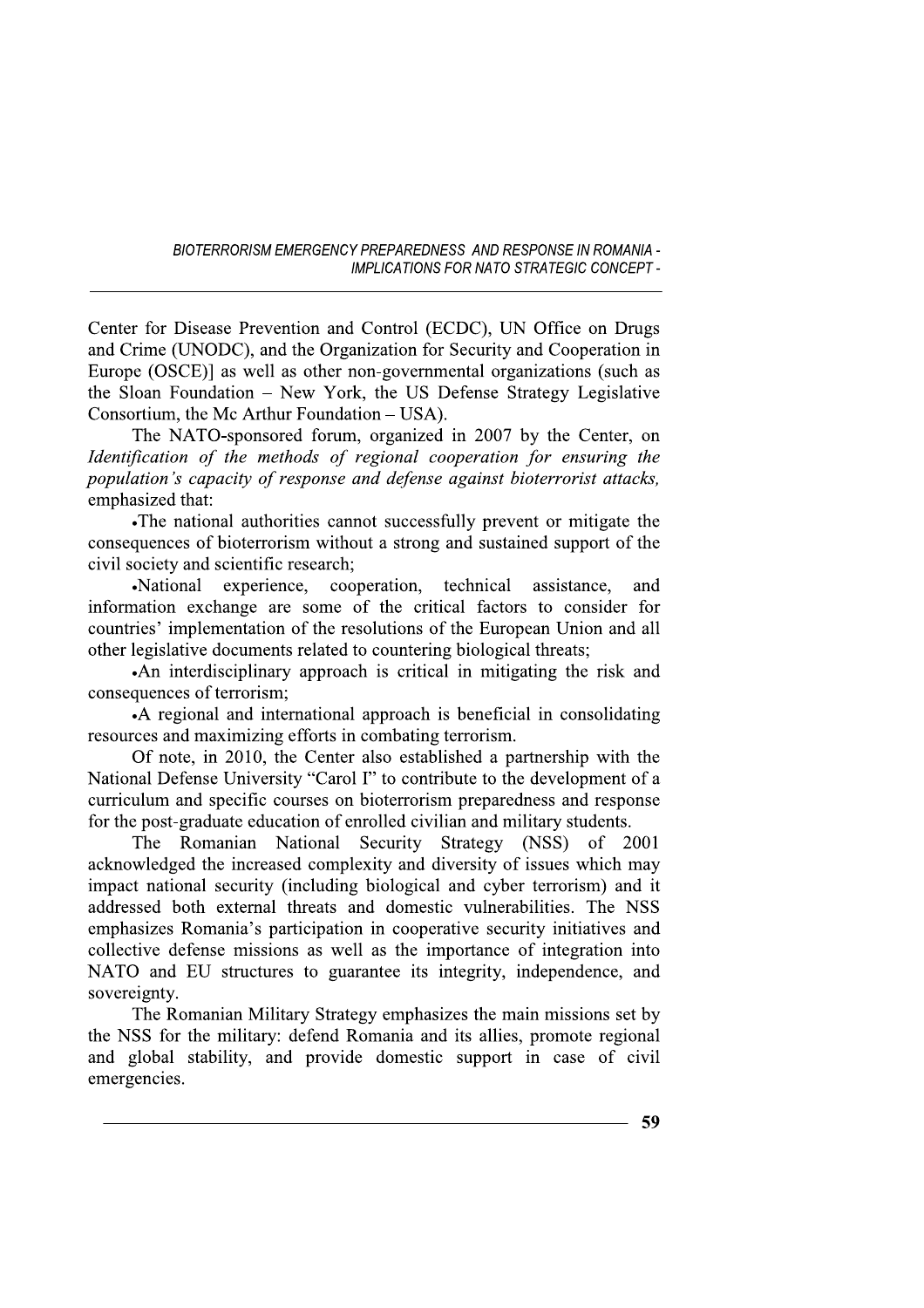Romania was the first country to join NATO's Partnership for Peace (PfP) Program and later joined NATO (29 March 2004) as a full member. As a NATO member, Romania is working to meet the interoperability requirements and operational capabilities (by 2012) in order to effectively perform NATO full-spectrum operations including counterterrorism, biological defense, and force protection. Romanian's military capabilities transformation also aims to meet the security challenges posed by terrorism and proliferation of WMDs.

The armed forces transformation to that effect began with joining the PfP in 2004 and initiation of its Individual Partnership Program and had a significant contribution to Romania's admission into NATO. The Romanian Army adopted the NATO CBRN Defense Doctrine, Joint Allied CBRN Defense Doctrine, and NATO system for force generation, training, and deployment; and is actively seeking to develop deployable capabilities to detect and mitigate biological threats whether as a stand-alone force for Article 5 (collective defense) or non-Article 5 consequence management operations in response to biological events. These capabilities include mobile biological laboratories (to provide expert sampling, analysis, and scientific advice to support operational requirements) and modeling assets (NBC-Analysis software which is in compliance with STANAG 2103). In addition, the Romanian Ministry of Defense also operates a Biosafety Level 4 laboratory (not yet commissioned).

The Romanian Army addressed the NATO requirements for rapidly deployable capabilities by establishing a CBRN Defense Battalion and CBRN companies organic to each brigade, and it is aiming to address the required collective defense force capabilities (one division) by 2012.

The biological defense readiness is addressed by STANAG 2150, which regulates personnel training and establishes the competency standards for units and personnel, with regard to attack early warning procedures and equipment; collective and individual protection measures; contamination control measures: and intelligence collection and dissemination. Recognizing that education and training are critical tools in increasing the interoperability and mutual understanding among the armed forces of different countries in multi-national operations, in addition to participating in NATO-coordinated training, the Romanian Ministry of Defense offers its partners the opportunity to educate and train military and civilian personnel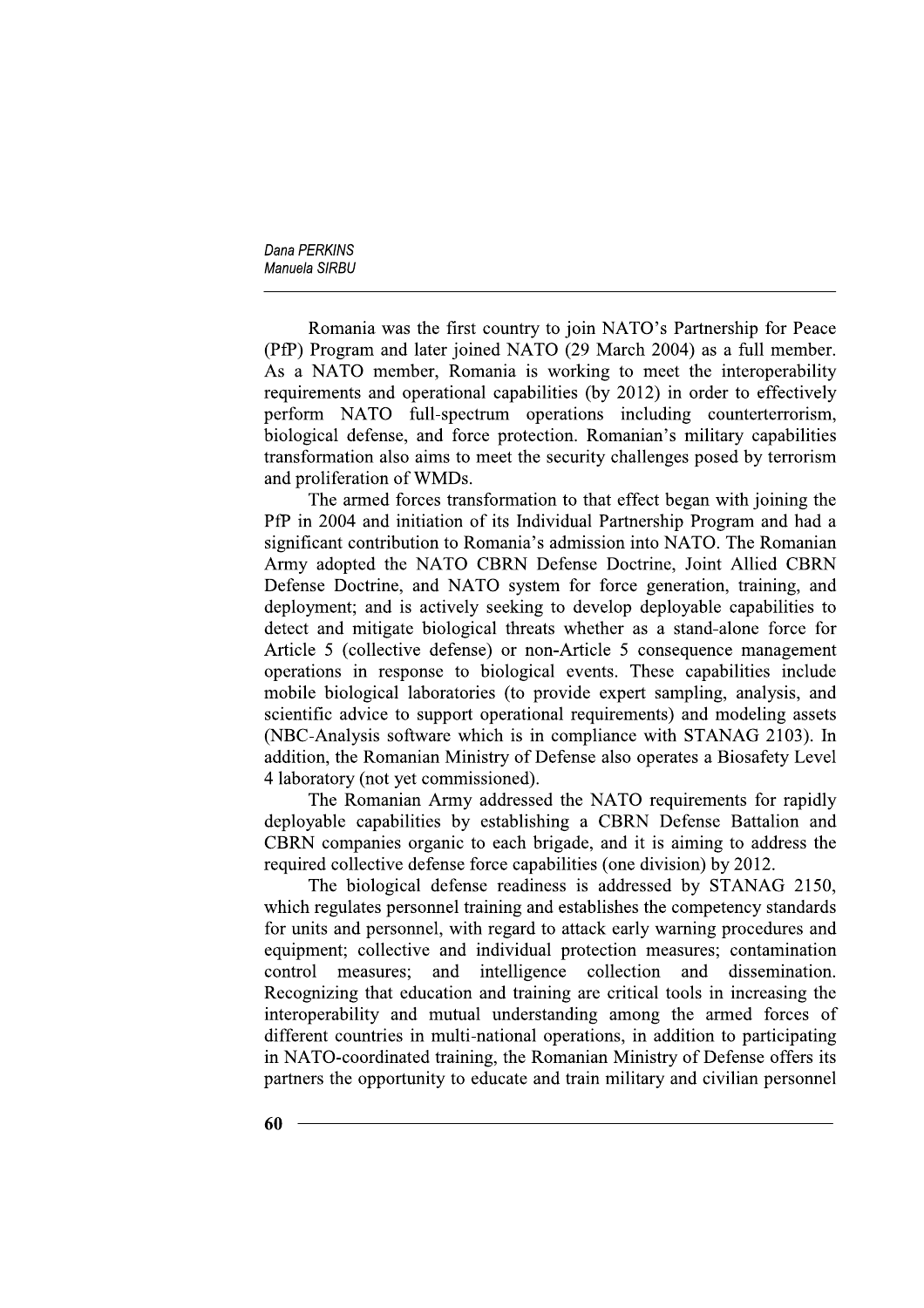of their armed forces through courses organized in the Romanian academic and training institutions.

Responding to a biological attack to mitigate its effects would entail the combined use of medical surveillance, detection/identification, medical countermeasures, physical protection, and/or restriction of movement. The capabilities developed by the Romanian military to meet NATO requirements are also significant assets in the national preparedness to prevent and respond to biological incidents, whether natural, accidental, or deliberate. For instance, components of these units were part of the NATO CBRN Defence Battalion and/or NATO Response Force, were deployed to Iraq, but have also been involved in the response to the 2005-2006 H5N1 Highly Pathogenic Avian Influenza (HPAI) in domestic poultry in South-Eastern Romania, assisting civil authorities with decontamination and infection control measures.

#### **BIOEX '09**

On 29-30 September 2009, SRI and the Regional Center for Higher on the Prevention of Bioterrorism (a non-governmental *Studies* organization) co-sponsored BIOEX '09, the first national exercise to assess the whole-of-government Romanian response to a deliberate biological incident. The specific goals of BIOEX '09 command post exercise (CPX) were to exercise Romanian inter-agency coordination and communication in preventing and combating bioterrorism, command and control in civil emergency consequence management, and interoperability of agencies responsible for consequence management. About 50 participants from various Romanian ministries and agencies were in attendance, including 7-8 participants were from the Ministry of National Defense (MOD). Also in attendance were international observers from the Federal Bureau of Investigation (FBI) and the US Army Reserve.

The BIOEX '09 CPX scenario consisted of a simulated foodborne cholera terrorist attack during an international conference at Hotel "Delta" in Tulcea, Romania. The targets were conference participants (Romanian and foreign tourism operators and Ministers of Tourism from EU Member States). Biological agent was produced in a domestic clandestine biological laboratory. Concomitant attacks occurred using improvised explosive devices (IEDs), one thwarted, and one successful.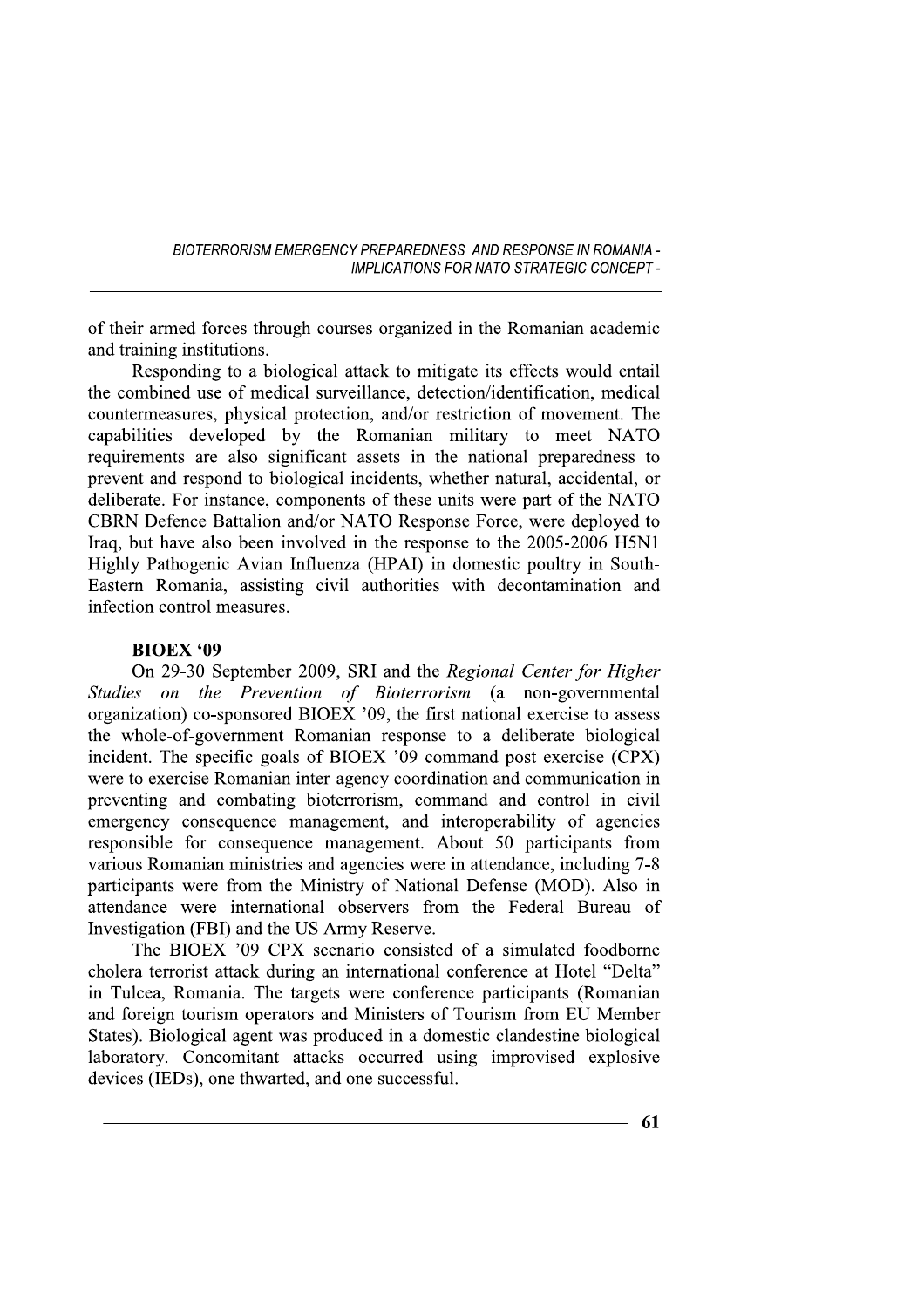The CPX was followed by a capabilities demonstration/mini-field training exercise (FTX) [carried out by the SRI Antiterrorism Brigade and the Ministry of Administration and Interior (MAI) NBC Special Unit] and a demonstration of medical triage, biological sample collection, and transport capabilities as well as a static display of equipment in use by the Romanian first responders (civilian and military). Specialized military CBRN response units in attendance were components of SIBCRA (Sampling and Identification of Biological Chemical and Radiological Agents) teams and NBC decontamination companies and/or decontamination platoons. The MAI-General Inspectorate for Emergency Situations has additional specialized assets that could be deployed in response to a biological incident, such as the CBRN First Research & Assessment Team, the Special Unit for Intervention in Emergency Situations (with various components such as the Pyrotechnical/EOD Detachment, CBRN Protection Detachment, Search & Rescue Detachment, and the Assistance & Maintenance Detachment), and decontamination capabilities for personnel, equipment, and terrain. The Romanian Police NBC Unit also participated but its capabilities only include sampling and transportation of biological agents and not detection/identification.

At the conclusion of BIOEX '09, participants agreed that the CPX accomplished its goals of evaluating the command and control functions within the Romanian National Crisis Management System.

There were also lessons learned upon BIOEX '09 execution and recommendations from participants for future action, as summarized below:

• Sustain the inter-ministry/inter-agency dialogue and training on bioterrorism crisis and consequence management

• Increase awareness and joint training to familiarize agencies with each other's capabilities

• Continue and develop the dialogue with academia and private sector technical experts to better inform the responder community

• The threat of diversion of biological materials from commercial or legitimate sources should be addressed with high priority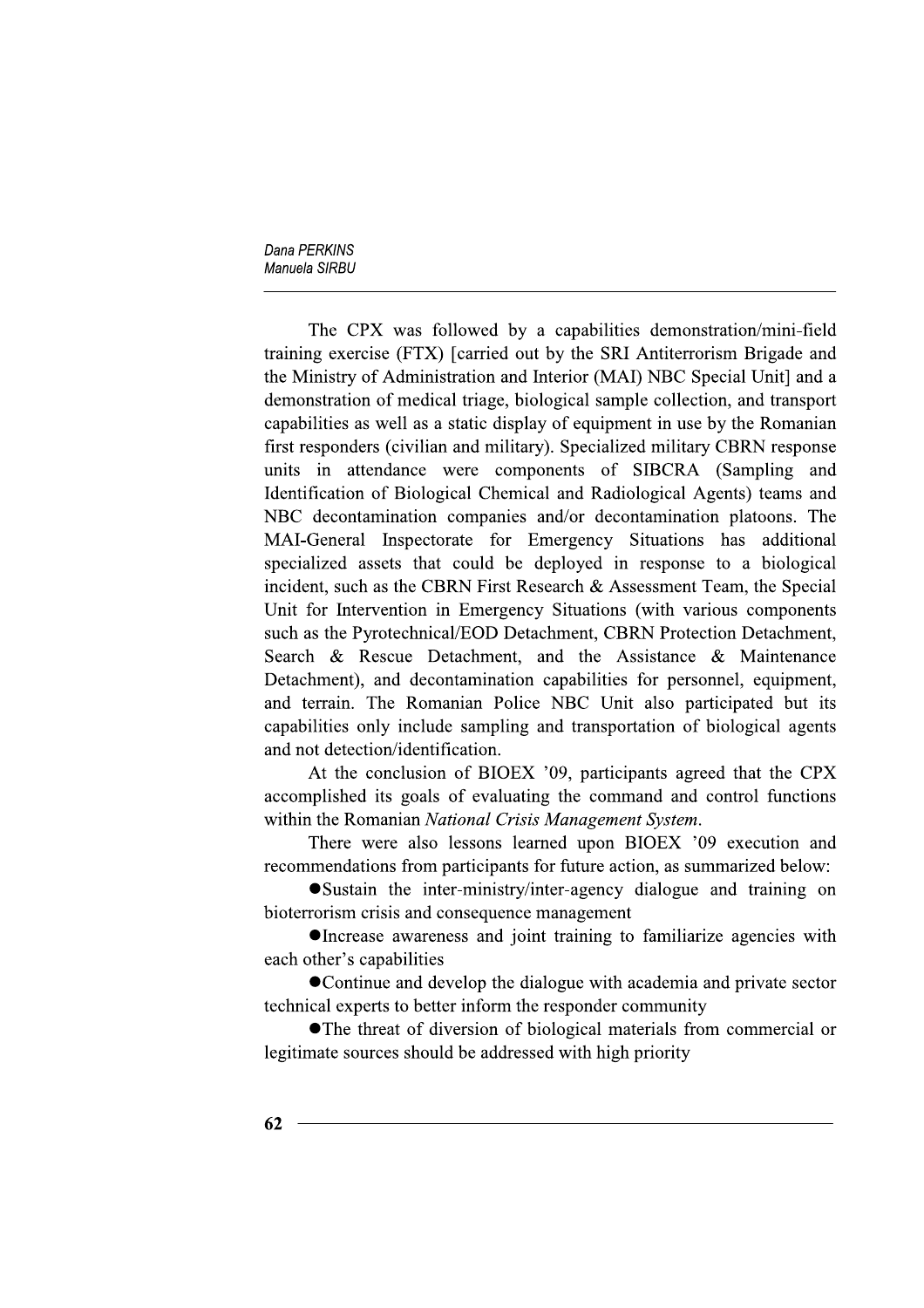• Gaps have been identified in dealing with mass media and informing the public

• Formal educational programs should be instituted to promote greater public awareness of bioterrorism and biological weapons, to ensure the community engagement in prevention, and build civil society resilience

•Institute training programs on public health-law enforcement joint investigations

• Gaps have been identified in capabilities at the national level both in logistics (detection and decontamination of biological agents) and information sharing

**OBIOEX** '09 highlighted the need for more joint training and planning on bioterrorism crisis and consequence management

Arguably, the most significant achievement of BIOEX '09 was the increased awareness of security and law enforcement personnel of the benefits of consulting with the technical experts from the National Sanitary Veterinary and Food Safety Authority and the Ministry of Health, and understanding the capabilities and responsibilities of the National Institute of Research & Development on Microbiology & Immunology "Dr. I. Cantacuzino" and those of the Bucharest Health Institute (i.e. the Special Events and Early Alert Office which is the National Focal Point for the WHO IHRs).

The US observers also provided significant input to BIOEX '09 by reviewing the US concept of operations for biological consequence management under the National Response Framework (including a discussion of the Emergency Support Function  $#8-$  Public Health and Medical Services and the Biological Incident Annex). The US observers also noted the historical significance of BIOEX '09 (as the first national exercise to assess the whole-of-government Romanian response to a deliberate biological incident) and the need to sustain the inter-ministry dialogue and training on bioterrorism crisis and consequence management while considering the participation of relevant inter-governmental organizations (such as WHO, OIE, FAO, NATO EADRCC, INTERPOL, UNODA) and regional organizations and partners in future training events.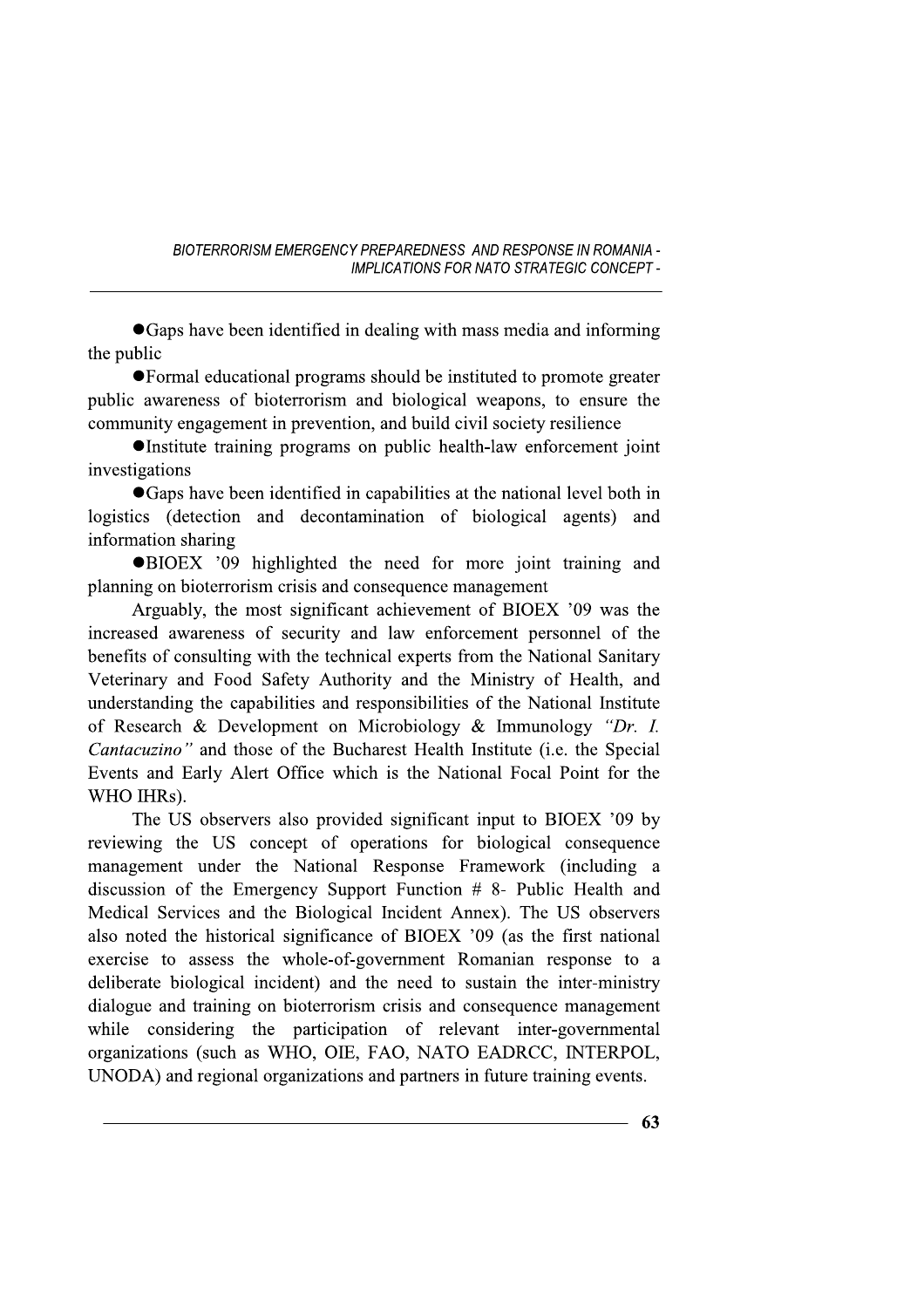

**BIOEX**  $'09.$ demonstration capabilities response  $\circ f$ SRI/Antiterrorism Brigade and MAI/ Special NBC Unit. The scenario consisted  $\sigma f$ chasing/detaining  $\overline{a}$ terrorist suspected transporting biological materials; vehicle search  $\&$ survey (radiological, chemical. explosive), and materials seizure; decontamination of suspected terrorist and response personnel.

BIOEX '09: MOD and MAI joint demonstration of medical triage, MedEvac, and biological sample collection and transportation. GIES NBC Teams, Police NBC Units, SMURD (Mobile Emergency Service for Resuscitation and Extrication), and the MOD Mobile Biological Laboratory were featured.



## Conclusion

The implementation of its new Strategic Concept could potentially place NATO in a more visible role in combating terrorism and WMD proliferation, as the world's leading international security organization.

However, it is these authors' opinion that addressing the biological terrorism and biological weapons requires a customized approach that involves building a more effective and stable bridge between traditional "hard" security assistance and the "soft" security assistance that might be provided in support of specific nonproliferation initiatives' objectives. Integral to this approach would be NATO's participation in concert with other inter-governmental organizations on strengthening the national biosecurity measures which address the preparedness needs of their public